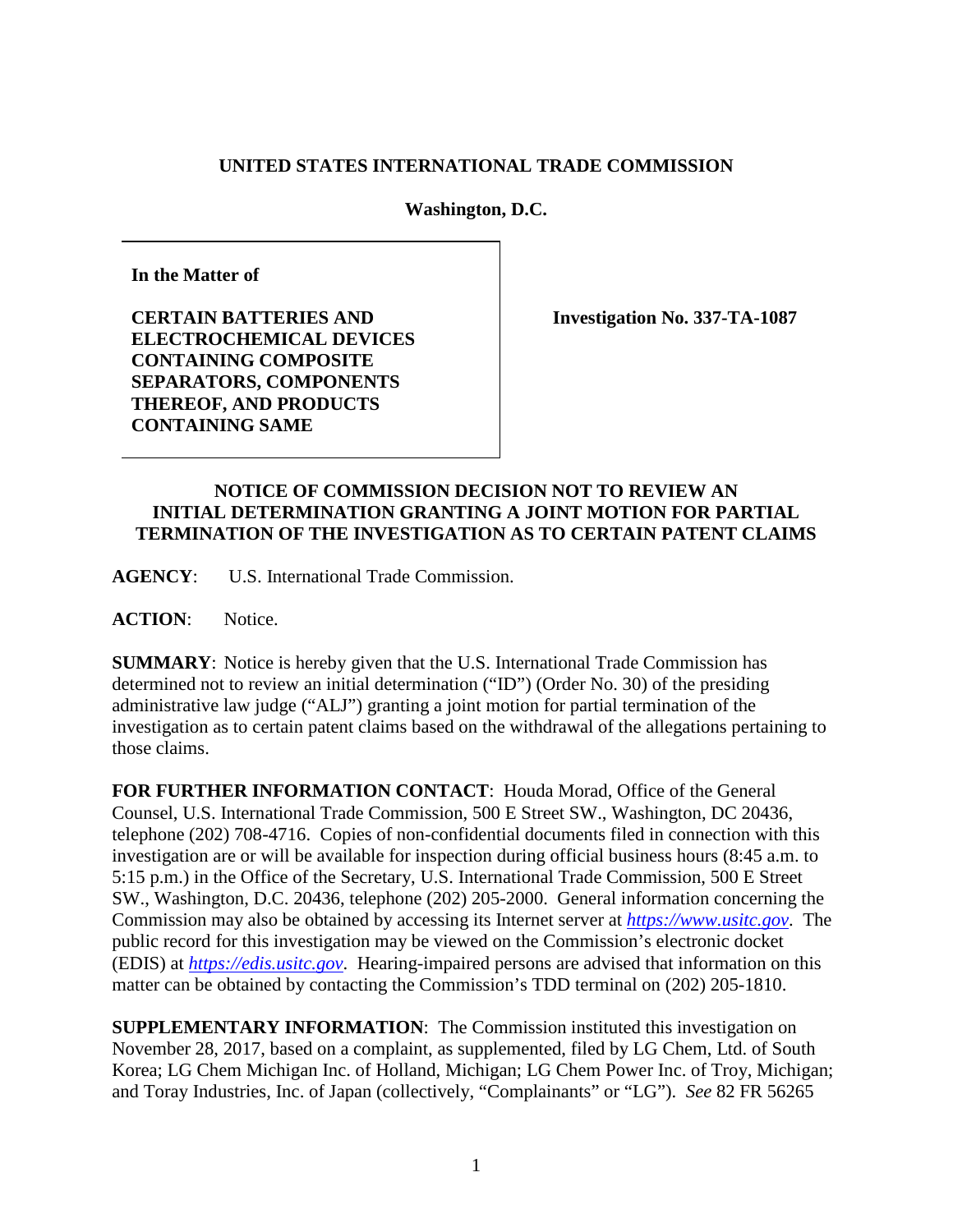(Nov. 28, 2017). The complaint alleges violations of section 337 of the Tariff Act of 1930, as amended (19 U.S.C. 1337), based upon the importation into the United States, the sale for importation, and the sale within the United States after importation of certain batteries and electrochemical devices containing composite separators, components thereof, and products containing same, by reason of infringement of claims 1, 2, 5-15, and 18 of U.S. Patent No. 7,662,517 ("the '517 patent"); claims 1-5, 9-12, 14-31, and 33-36 of U.S. Patent No. 7,638,241 ("the '241 patent"); and claims 1-13 and 16-20 U.S. Patent No. 7,709,152 ("the '152 patent"). *See id.* The notice of institution names Amperex Technology Limited of Hong Kong; DJI Technology Co., Ltd. of Shenzhen, China; DJI Technology, Inc. of Burbank, California; Guangdong OPPO Mobile, Telecommunications Corp., Ltd. of Guangdong, China; and OPPO Digital, Inc. of Menlo Park, California as respondents in this investigation. *See id.* The complaint and notice of investigation in this matter were amended to correct the name of respondent DJI Technology Co., Ltd. to SZ DJI Technology Co., Ltd. 83 FR 4515 (Jan. 31, 2018). The Office of Unfair Import Investigations is not a party to this investigation. *See id.* 

On May 18, 2018, the ALJ issued an ID partially terminating the investigation as to claims 12, 14, 22, 23, and 31 of the '241 patent and claims 4 and 10 of the '152 patent. *See* Order No. 22 (May 18, 2018), *unreviewed*, Comm'n Notice (June 11, 2018).

On July 12, 2018, the parties filed a joint motion (*Motion*) for partial termination of the investigation as to claims 2, 5-9, 11-13, 15, and 18 of the '517 patent; claims 5, 9-11, 15-21, 26, 27, 30, and 33-36 of the '241 patent; and claims 2, 5-8, 11-13, 17, and 18 of the '152 patent, based on the withdrawal of the allegations pertaining to those claims. On July 13, 2018, the ALJ issued the subject ID (Order No. 30) granting the *Motion*.

The ID notes that "[t]he parties indicate that these claims have been withdraw[n] in order to simplify and narrow the scope of the investigation and thereby conserve resources." *See* ID at 1 (citations omitted). The ID further notes that "[t]he parties . . . state that there are no other agreements, written or oral, express or implied between the parties concerning the subject matter of the investigation." *See id.* The ID concludes that "the parties have complied with the requirements of Commission Rule 210.21(a)," 19 CFR 210.21(a), and that "no extraordinary circumstances exist that would prevent the requested partial termination of this investigation." *See* ID at 2.

No petition for review of the subject ID was filed. The Commission has determined not to review the ID.

The authority for the Commission's determination is contained in section 337 of the Tariff Act of 1930, as amended (19 U.S.C. 1337), and in part 210 of the Commission's Rules of Practice and Procedure (19 CFR part 210).